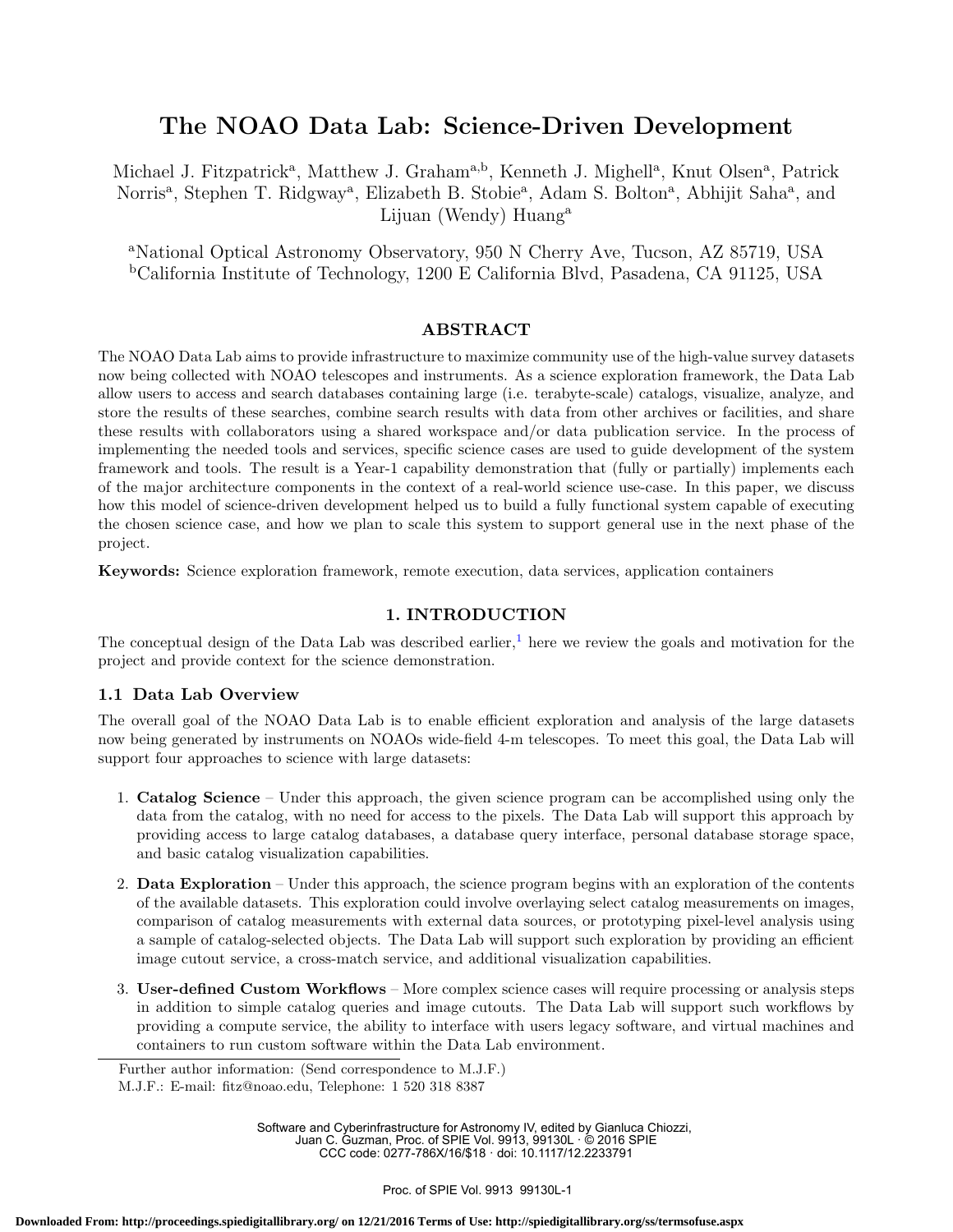4. Collaborative Research – For teams, the work of exploring and analyzing the large catalogs and associated pixels will often need to be divided among several users, and intermediate steps and results shared between them. The Data Lab will support such work by having virtual storage accessible to lists of specified users and by providing virtual machines to collaborations with a single login.

In order to enable these scientific approaches, Data Lab will rely on the following major design components:

- Large Catalogs Data Lab will serve multiple, TB-scale databases,
- Pixel Data Data Lab will connect users to images and spectra in NOAO Science Archive,
- Virtual Storage Data Lab minimizes data transfer and maximizes data sharing,
- Visualization Data Lab will enable interactive data exploration.
- Compute Processing Data Lab will allow workflows to run close to the data,
- Additional features Data Lab will allow users to published their own datasets and access external data/compute services, export workflows to run at larger-scale facilities, distribute software for use by others.

## 1.1.1 Architecture Overview

A major feature of the science demonstration is that it relies on nearly all of the components described in the full system architecture. With this core implementation complete to a basic level of functionality, the emphasis of future development will focus on improving reliability and scalability of the system for general use.

The components of the complete Data Lab architecture are shown in Fig. 1 below. New development is centered primarily on the middleware components that provide high-level interfaces to services. Although legacy clients can access storage and data services using the low-level protocols only (primarily Virtual Observatory VOSpace<sup>2</sup> and TAP (Table Access Protocol<sup>3</sup>)), we expect that astronomers will prefer the high-level interfaces that hide the complexity of the underlying protocols when creating their own scripted workflows.

Year-2 of the project will include implementation of the operations components of the system (e.g. logging and monitoring tools), stability issues (e.g. failure recovery of services and fixing memory leaks), scalability of tools and services (e.g. deployment across a planned expansion of hardware to support data and compute resources), as well as documentation and packaging work required to support a general release of client- and server-side software. The recent addition of three Data Scientists to the project will allow focused development of new science capabilities and characterization of data holdings to document the suitability of specific datasets for given science cases.

# 1.2 NOAO Data Services

Like many observatories, NOAO has seen an explosion in its volume of data in recent years, driven by bigger instruments, more ambitious survey programs, and the desire of programs at all scales to make available their derived data products. In our case, the deployment of the Dark Energy Camera (DECam) on the CTIO 4m for use in the Dark Energy Survey (DES<sup>4</sup>) in 2013 greatly increased volume of image data available from our archive in a very short time (See Fig. 2). The result is effectively a growing crowd-sourced all-sky survey, albeit one with a heterogeneous set of observations (the DES survey can be seen in the lower right of Fig. 2, the depth of coverage can be seen compared to SDSS in Fig. 3).

Aside from a growth in image data, major survey programs such as DES<sup>∗</sup> and DECaLS† will deliver large uniform catalogs (on order of tens of Terabytes in size and hundreds of millions of objects) derived from the pixel data. Similarly, the wide-field coverage of DECam makes it an excellent survey instrument and various survey programs will deliver significant catalogs as well. While delivery of the largest catalogs is still pending,

<sup>∗</sup>http://www.darkenergysurvey.org/

<sup>†</sup>http://legacysurvey.org/decamls/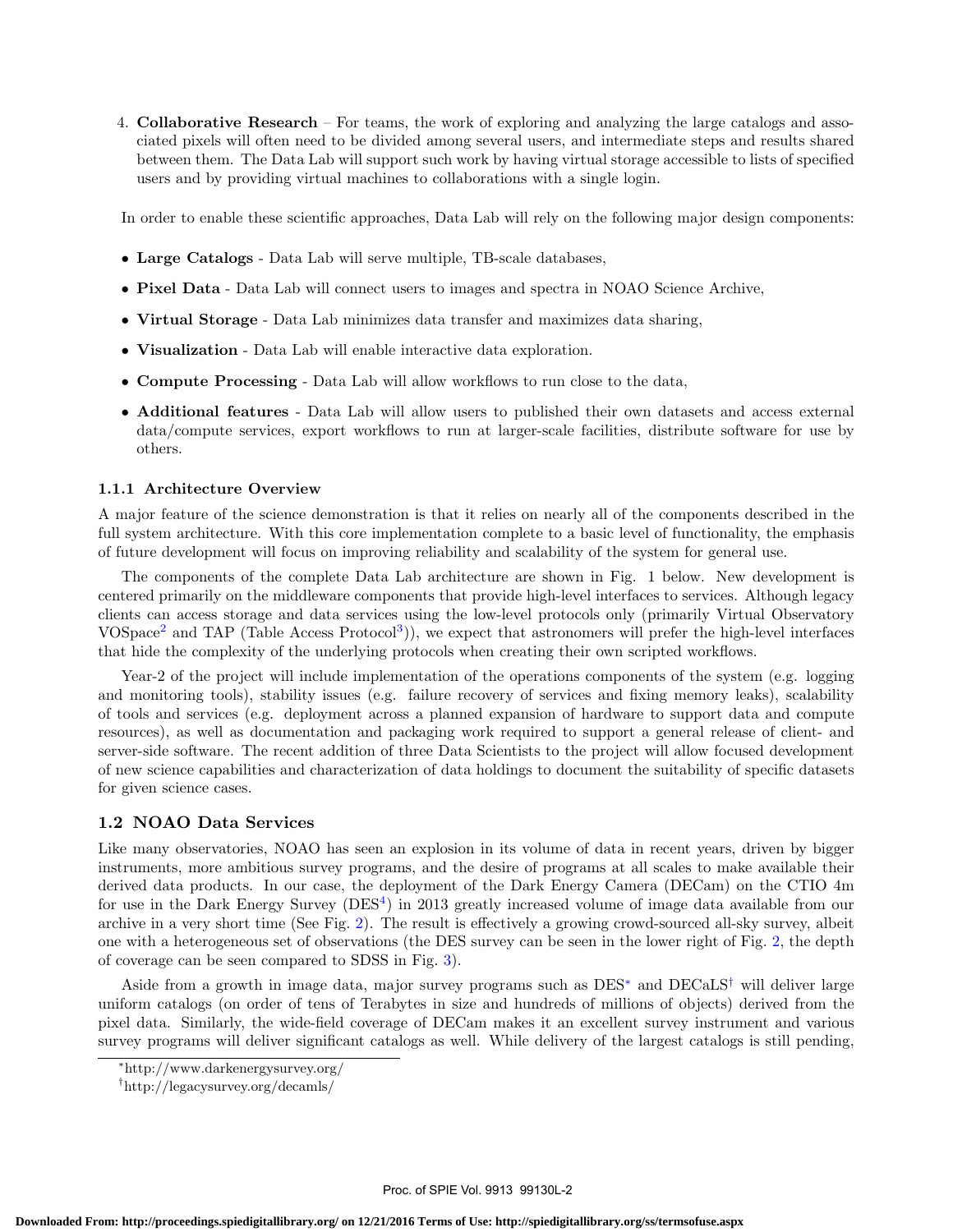

Figure 1. Layer-cake diagram of the Data Lab Year-1 architecture. Uncolored boxes are components not needed until public release (mid-2017). Blue boxes represent existing software, yellow boxes are existing code that requires system integration, the remainder are the only components we develop from scratch.



Figure 2. Coverage maps showing the image data available from NOAO Science Archive 2004-2012 (left image) and coverage 2013-present after the deployment of DECam (right image).

we are already starting to see initial data releases from the survey programs that are being used as development datasets. In particular, The SMASH survey,<sup>5</sup> is not only providing the data for the satellite-finding Data Lab demo, but is beginning to use the Data Lab infrastructure as part of the survey team's ongoing analysis.

Table 1 summarizes the various datasets currently being used in developing the science cases and backend services. Part of the shift towards operational readiness will involve refactoring these databases for improvements in efficiency. Although the current database implementation is imperfect, the range in size and scope of these tables has proved invaluable in developing an understanding of the level of curation required for user-provided datasets, and in developing prototype tools needed to ingest a heterogeneous set of tables.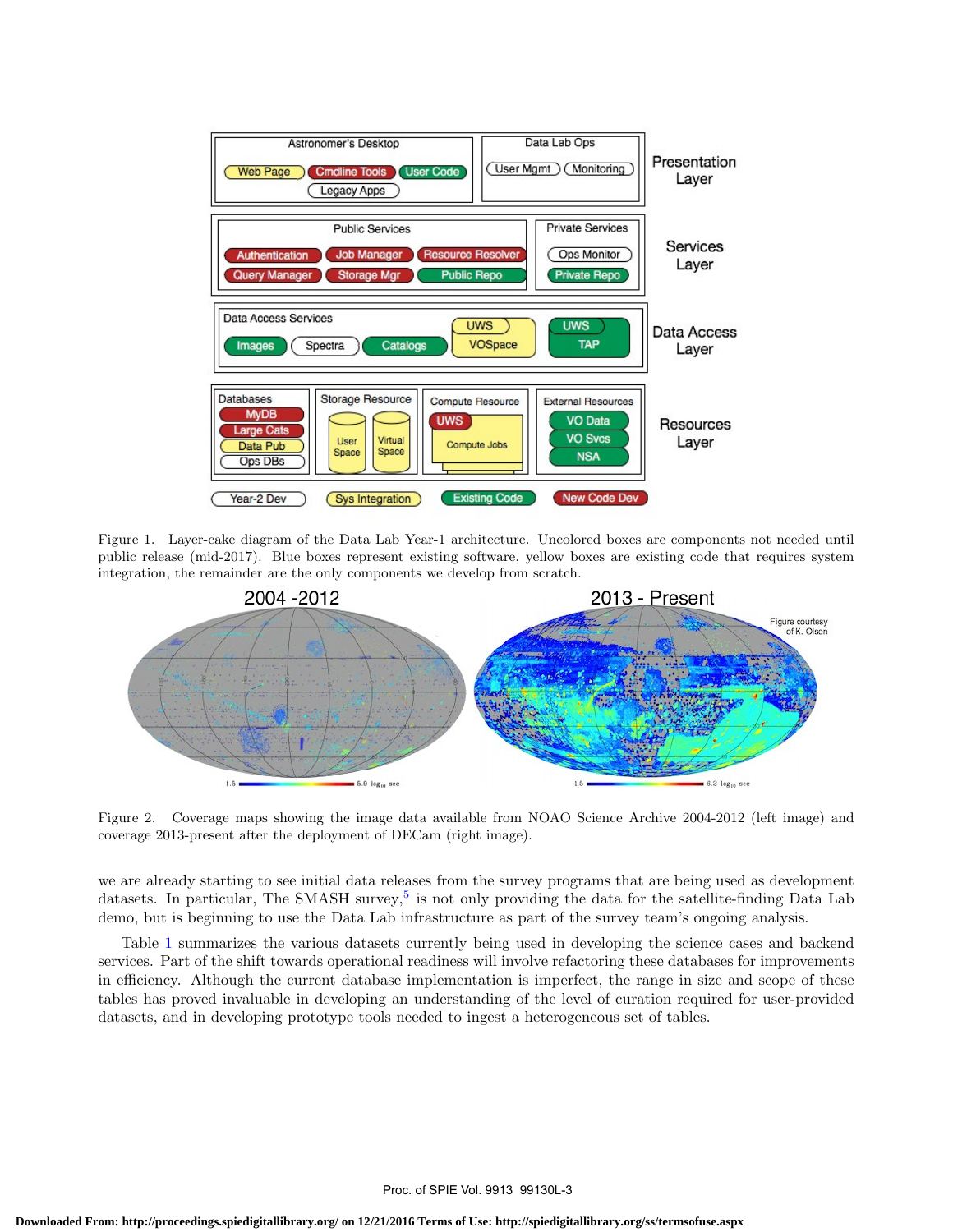| Dataset                | No. Tables     | No. Objects<br>(Millions) | No. Meas.<br>(Millions) | Size (GB)<br>data/index |
|------------------------|----------------|---------------------------|-------------------------|-------------------------|
| Bulge Survey, Field B5 | 4              | 3.55                      | 699.3                   | 111.8 / 60.6            |
| DES SVA1               | 24             | 25.2                      | 100.8                   | 117.3 / 2.39            |
| Dwarfs                 | 6              | 1.45                      | 7.74                    | 3.3 / 0.57              |
| DECaLS DR2             | 10             | 288.3                     | 1,729.8                 | 705.2 / 205.5           |
| <b>SMASH</b>           | 9              | 411.4                     | 3,583                   | 495. $/$ 539.7          |
| DES Y1 S/N Fields      | 5              | 0.274                     | 14.03                   | 1.74 / 0.33             |
| USNO $A2 + B1$         | $\mathfrak{D}$ | 1,571                     | 3,142                   | 28.9 / 98.6             |
| NSA Image Service      | 6              | $1.23$ (exposures)        | $64.5$ (ccds)           | 98.26 / 26.8            |

Table 1. Summary of data tables available from the Data Lab.

#### 2. SCIENCE DEMONSTRATIONS

The first major milestone for the Data Lab project was a presentation of the complete science demo at the  $228^{th}$ AAS meeting held in San Diego in June 2016. This demonstration was intended to showcase the prototype system and to show how users can proceed to:

- 1. Discover a dataset appropriate for a particular science case,
- 2. Interact with a subset of the data (e.g. explore a small region of sky) to develop an intuition about the analysis procedure to follow based on the data available,
- 3. Use the intuition gained to develop a scripted workflow to operate automatically upon the full dataset.



Figure 3. A plot of the spatial and depth coverage of images currently available from the NOAO Science Archive.

design phase of the project is shown in Table 2.

While these steps apply generally to *any* science case, we use them in our chosen use-case of discovering faint Milky Way satellite galaxies as our primary science demonstration, using Data Lab infrastructure to show how the search might be conducted across increasingly large or diverse datasets. The bulk of the demo highlights the use of multiple tools that allow for efficient analysis on existing large catalogs (and their associated pixel data). An extended version of the demo shows how catalogs can be generated from PI-level image datasets to carry out a satellite search in areas of the sky not covered by survey catalogs or as part of a dedicated observing program.

During the project design phase, numerous science cases covering solar system, galactic and extra-galactic programs were explored. These were used to define the boundaries of data volume, analysis workflows, and data services that the Data Lab is expected to support (they map well to observing programs proposed to NOAO facility instruments) and several of these would also satisfy our goal of exercising the full system. The final list of science-cases we detailed during the

In the end, we decided on the satellite-galaxy demo because we had a concrete science case with the discovery of the Hydra II dwarf by the SMASH team, participation by that survey team in the ongoing development of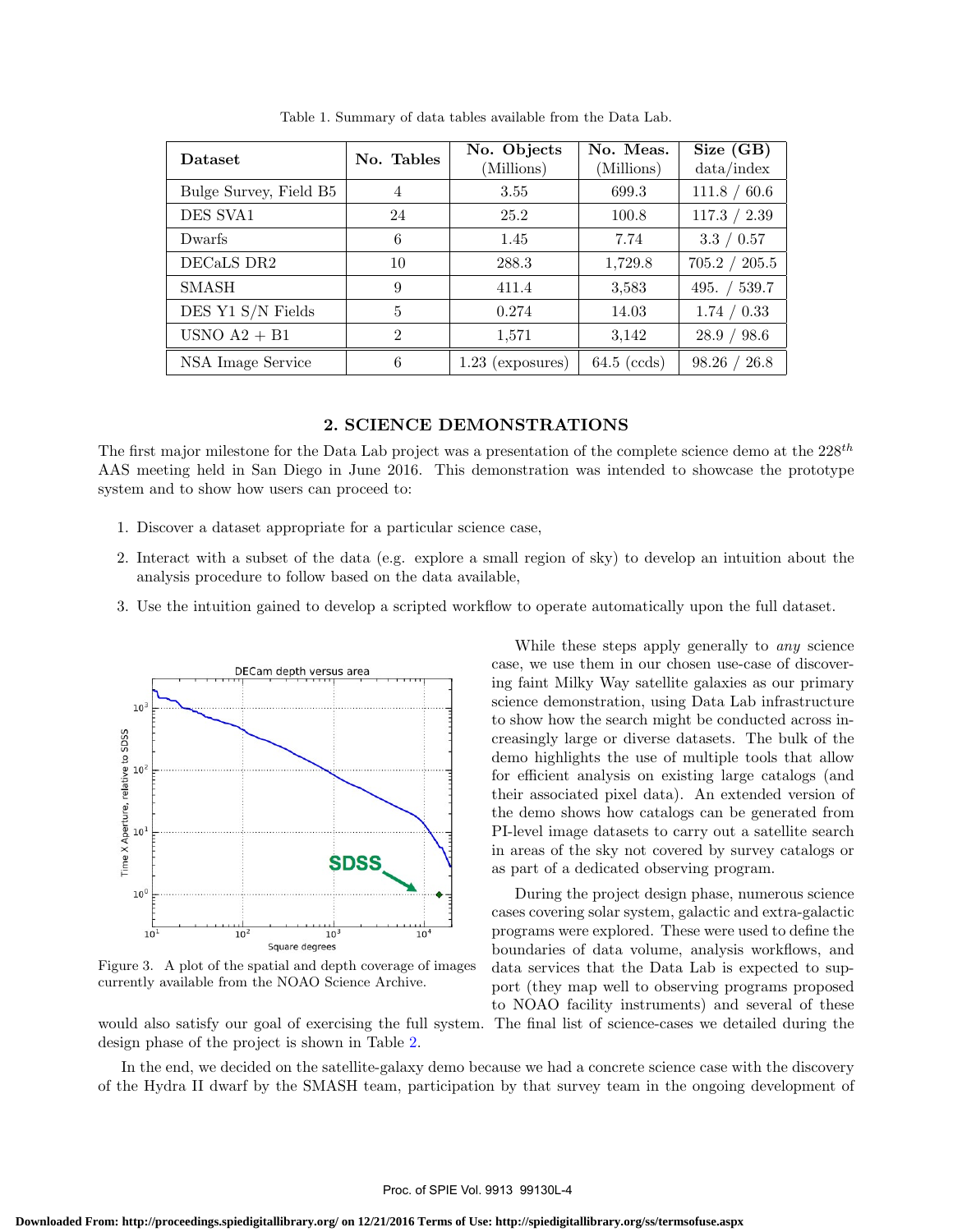Table 2. Science-cases used in the Data Lab design phase.

| Static science cases      | - Substructure in the Galactic halo<br>- Detection of new Local Group dwarf galaxies<br>- Identifying rare luminous galaxies and quasars |
|---------------------------|------------------------------------------------------------------------------------------------------------------------------------------|
| Time-Domain science cases | - 3-D Galactic halo substructure using variables<br>- Galactic Bulge RR Lyrae as extinction probes<br>- Characterizing the Variable Sky  |
| Other science cases       | - Measuring galaxy shapes<br>- Magellanic Cloud star formation histories<br>- Main belt asteroid activity                                |

Data Lab, and the promise that similar science could be applied to other datasets served by Data Lab, especially as new catalog data are released by surveys such as DES and DECaLS.

# 2.1 Data Discovery

The satellite-finding science demo focuses on a known object in a known dataset, however the techniques used are equally applicable to unexplored areas of the sky and other survey catalogs. A first step to putting the problem in context is to show the user the full breadth of data waiting to be searched. The full project design calls for the implementation of a web portal to support browsing of image, spectrum and catalog collections, however delays in project staffing allowed us to only implement a prototype portal in time for the main AAS demo. As a fallback, we use the Aladin desktop<sup>‡</sup> image browser since it has the needed features to display the discovery process we wish to highlight in addition to being an effective tool for deciding which features and capabilities to implement in the web portal (See Fig. 4). A web-based portal built upon the Aladin Lite<sup>§</sup> interface is in preparation.

The discovery process relies heavily on the idea of filtering the data based on the requirements of a specific science case in order to decide whether there is adequate coverage to carry out the objective, and to develop an intuition about what steps are required to assemble and analyze the data. This likely includes a mix of quality, object-type, spatial, bandpass and temporal constraints to find suitable image or catalog data. For a single object or position these filters can be applied interactively and the results saved manually, however when the science involves (e.g.) multiple positions a more automated approach is needed. Within the discovery portal we allow users to upload a list of positions and can perform a crossmatch against the Data Lab image or catalog services to stage results to a user's personal database or virtual storage, return to the user over the network, or to visualize in the portal as an image overlay or table. Similarly, programmatic interfaces allow user-written tasks to search for and access data as part of local desktop processing. The



Figure 4. An example of the Data Discovery portion of the demo using the Aladin image browser. All-sky survey image data is used as a background image, overlayed are markers indicating the images available from the NOAO Science Archive for the field.

<sup>‡</sup>http://aladin.u-strasbg.fr/

<sup>§</sup>http://aladin.u-strasbg.fr/AladinLite/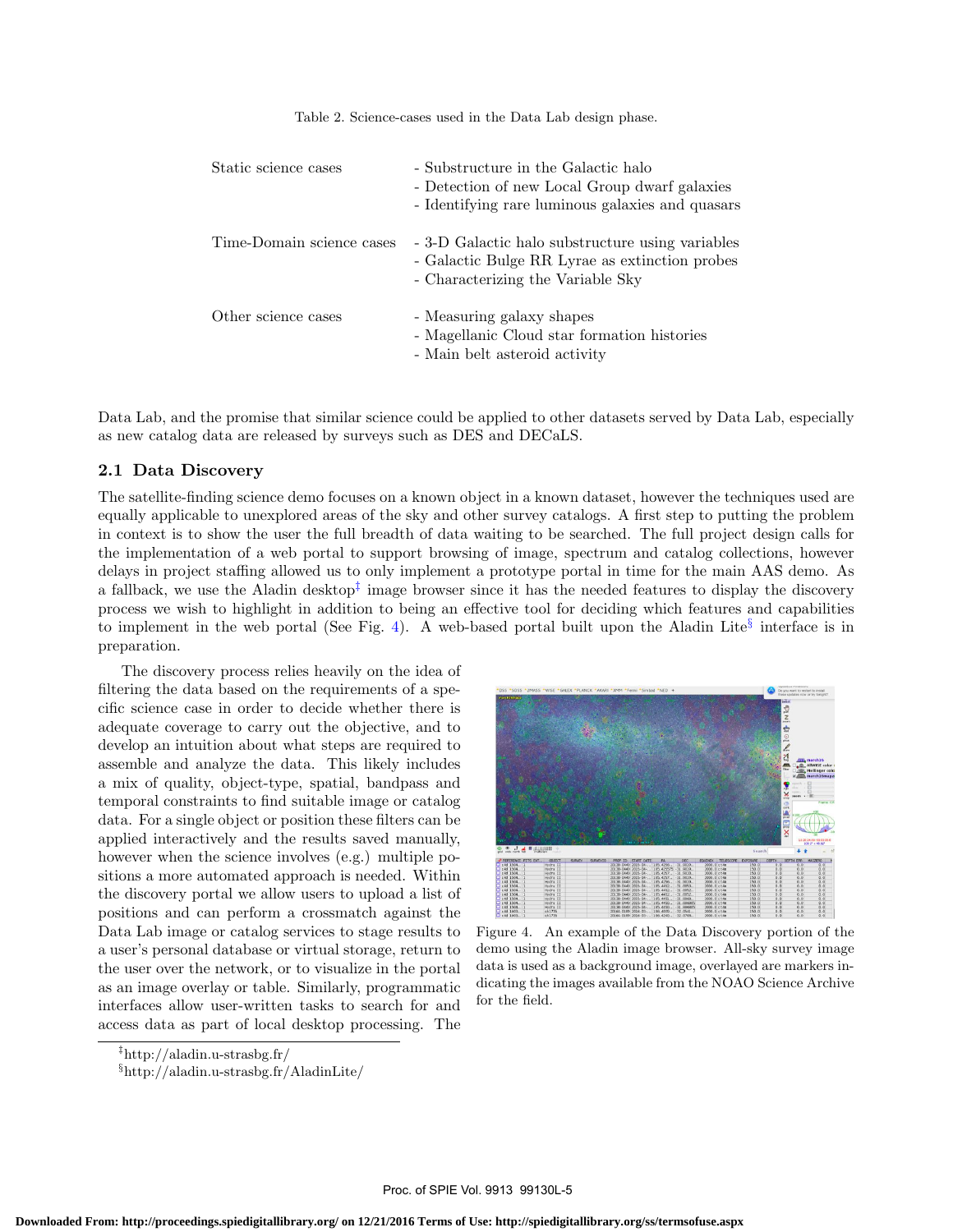discovery portal is intended to be a jumping off point for constructing a detailed query to the data services, but does not serve as the primary interface to those services.

# 2.2 Key Science Demonstration Overview

The demo begins by reproducing the discovery of the Hydra II dwarf galaxy in the SMASH (Survey of the MAgellanic Stellar History) dataset. Using both interactive and scripted approaches, the workflow here uses a mix of legacy and custom tools and relies on various parts of the Data Lab infrastructure to provide needed back-end services:

- Catalog access through TAP (Table Access Protocol) and custom Data Lab *query* services,
- Retrieval of associated image data from the NOAO Science Archive using image-cutout services to reduce the amount of data to process,
- Use of Virtual Storage services to make the process efficient by saving intermediate data to storage resources close to the data,
- Custom time-series analysis tools to help confirm candidate objects.

The first step in the demo is to give the user an interactive tour of how to discover a dwarf galaxy in a photometric catalog. We then show how Data Lab services link catalog and image data, give efficient access to time series data, and how the workflow results in a matched filter appropriate for automated use on a wider dataset.

# 2.3 Finding Milky Way Satellites

The search for new dwarfs involves two related techniques: 1) a catalog-based search for over-densities of point sources with selected colors and magnitudes, and 2) a search for peaks of unresolved light on spatial scales expected for Local Group dwarfs coupled with a measurable over-density of stellar sources. For the second approach, we assume that the users begins with a catalog-based search for stellar over-densities, and then searches for peaks of unresolved light in image cutouts. The alternate approach of searching for candidate dwarfs starting with the images and then proceeding to confirm them by looking for associated sources in the catalog is also valid, but much more resource intensive as it requires processing of the imaging dataset.

## 2.3.1 Overview of demo procedure

Using a photometric catalog as a starting point, the basic procedure is to identify spatial over-densities in the catalog (relative to surrounding areas) with characteristics of a given stellar population. Various filters can then be applied to the data to remove background galaxies (e.g. using shape information in the catalog) and/or apply color and magnitude cuts to isolate objects representative of the age and distance of the population in question (e.g. by identifying a stellar locus in a color-color diagram, creating notched filters in a color-magnitude diagram, etc). When querying a data service (such as those from Data Lab) these filters may be applied directly to reduce the amount of initial data to be searched; this approach works well in an automated search provided the filters aren't described by some complex shape in color-magnitude space (e.g. multiple or irregular polygons).

Once the data have been sub-selected, candidate over-densities can be identified by further isolating main sequences in a color-magnitude diagram that are also co-located spatially. More detailed analysis to identify RR Lyrae variables that can be used to determine a distance modulus, a search for peaks of unresolved light using image cutouts from the parent dataset, reprocessed photometry of stacked images in the region, or cross-matching against a list of known objects (e.g. globular clusters) can all be used to determine whether the candidate region is of further interest.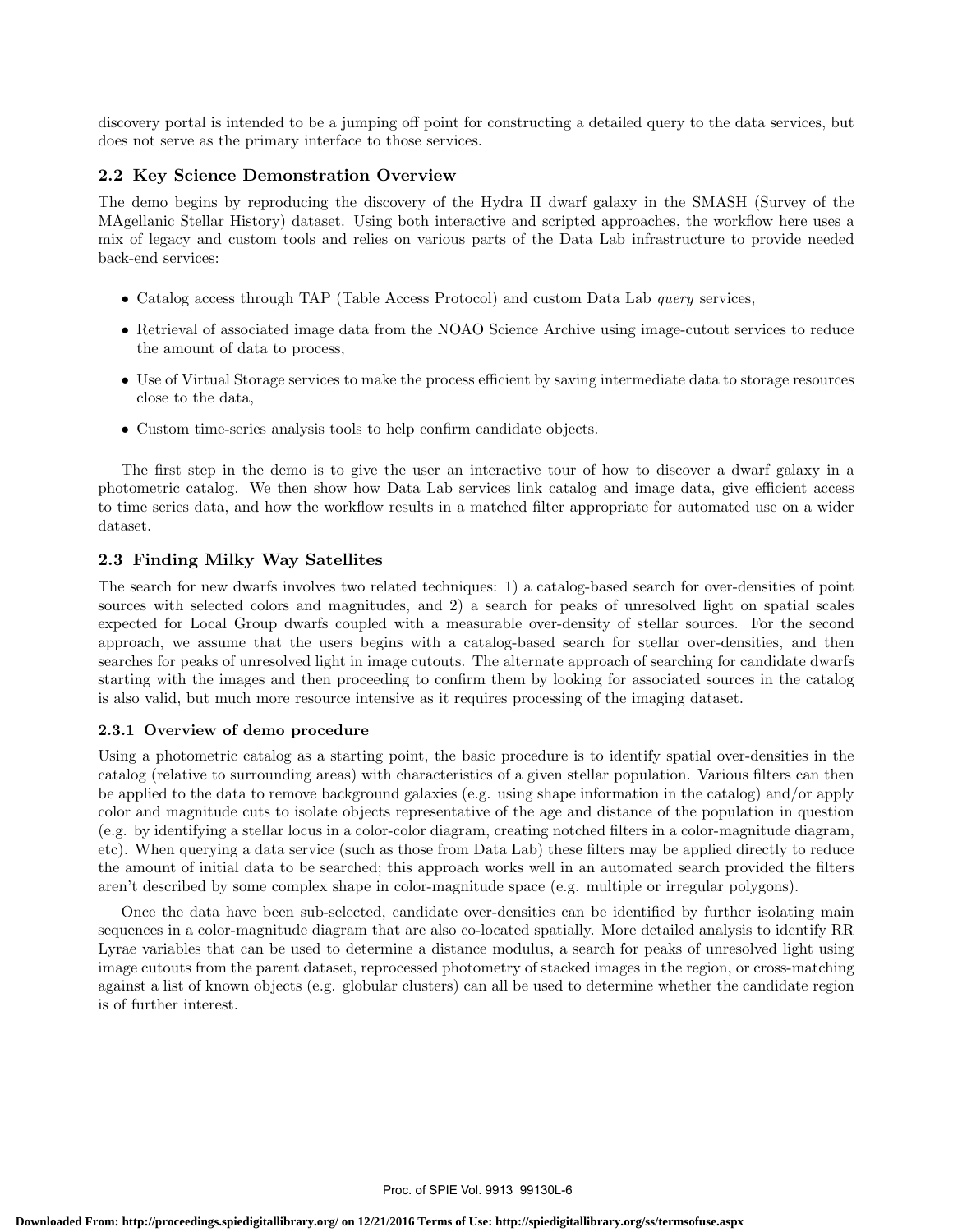#### 2.3.2 Interactive exploration and discovery of Hydra II dwarf

The interactive portion of our demo roughly follows the procedure outlined above. We use the TOPCAT<sup>¶</sup> table visualizer as our main interface because it has the ability to use the Data Lab TAP service to query for data as well as built-in plotting tools which can be used to interactively explore the data in a search for candidate fields. As the Data Lab evolves we expect additional custom clients will be developed, or that users will be able to use the Data Lab interfaces to load data into specialized legacy tools service a similar purpose.

The first step in the process is to use the TOPCAT TAP query panel to select catalog data for a particular field of the SMASH survey (one in which the known Hydra II dwarf exists). The query used here is similar to that which might be used from a scripted environment and provides us with an opportunity to discuss how users can explore the data tables to develop more sophisticated queries. Figure 5 shows an example of the plots used to graphically apply filters to the data when starting from a full catalog of the field. Users are led through the iterations to demonstrate how a matched filter can be created to highlight the candidate over-density (shown in the middle of the spatial plots on the left).



Figure 5. Effects of data filters on the detectability of over-densities. We see the full dataset (a), a cut made to select blue objects  $(q-r; 1.0)$  brighter than 23 mag to exclude galaxies (b), a selection on the spatial plot to further refine the CMD (c), and finally a hand-drawn main-sequence filter to isolate the candidate region.

The data subsets created at each iteration can be selectively removed from the plot to reveal only the points associated with the final filtered dataset. At this stage in the demo we use the TOPCAT ability to broadcast messages to other desktop tools (i.e. the *Simple Application Messaging Protocol*, SAMP (ref)) to examine points in the CMD plot by broadcasting the associated table row to a custom client that queries the Data Lab for, and displays, the multi-filter light curves of that object. In the case of Hydra II, a single RR Lyrae associated with the dwarf is found in the instability strip which was used by Vivas<sup>6</sup> to confirm the discovery of a new dwarf. This light-curve tool is discussed in more detail below.

#### 2.3.3 Automated discovery of Hydra II dwarf

A scripted application of this technique is an efficient way to search large areas of sky (e.g. the current SMASH data holdings comprise 184 individual fields) for candidate over-densities, but is unlikely to lead to truly automated discovery without an expert astronomer to confirm the result. In this approach, color and magnitude cuts of the data will be applied in the database query for efficiency (returning a 10-20x reduction in the size of the query result). Various density-finding algorithms can then be applied to the data to locate a candidate region within a field; and in the course of development, several algorithms were tried with varying levels of success. The differential convolution method of  $K$ oposov<sup>7</sup> has proven to be most effective at allowing us to define search parameters consistent with the expected half-light radius of a dwarf at a given distance (as opposed to more general techniques such as Kernel Density Estimation, KDE).

<sup>¶</sup>http://www.star.bris.ac.uk/ mbt/topcat/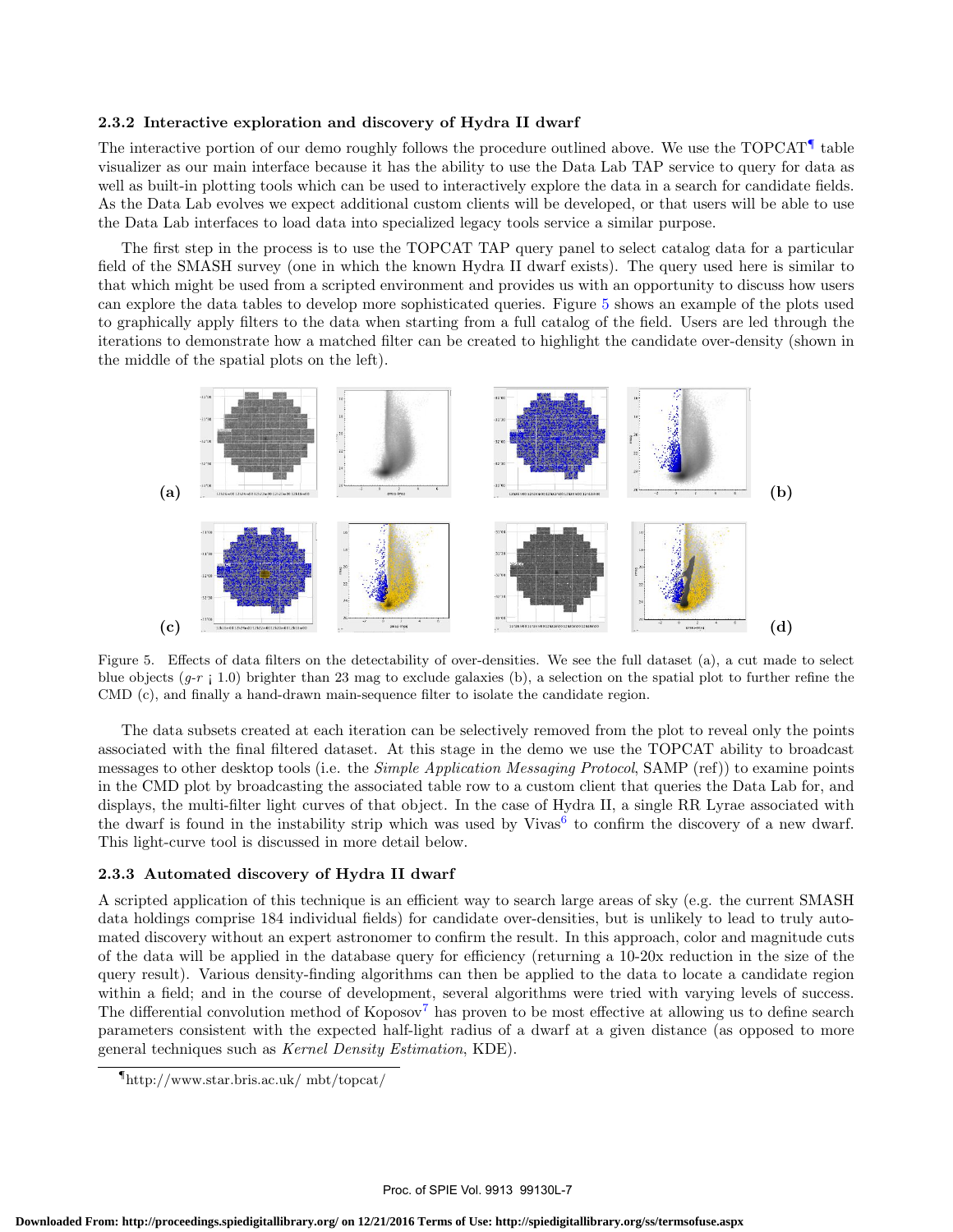

Figure 6. Plots generated automatically using the differential convultion technique, applied to the original Hydra II discovery field. Points within 0.1 deg of the peak over-denisty found in the clipped histogram are overplotted on the main CMD to highlight the CMD of the local region.

In the differential convolution method, a 2-D histogram consisting of 1-arcmin bins is created from the points in the field. This histogram is convolved with a small and a big kernel and the difference computed. The result is then further filtered to select only those bins containing values that are some set limit above the mean bin density. Using this approach, an image of the final clipped histogram quote clearly shows any over-density (matching the chosen kernel sizes) present in the field. Figure 6 shows the plots automatically created using this technique on the original Hydra II discovery field. The main sequence isolated interactively above is visible in the left CMD plot, and the over-density corresponding to Hydra II is clearly present in the lower-left of the right histogram plot.

In this example, convolution kernel sizes were chosen based on the known parameters of Hydra II, however it serves to validate the technique. A script to find similar objects in the remaining SMASH fields is trivial, as is running the script over a range of kernel sizes or clipping limits to detect other objects of different size. The Data Lab compute services can be used to execute the script close to the data to minimize transfers, results can be saved to virtual storage (or indeed the script can be triggered to run automatically on query results saved to virtual storage using the capability mechanism<sup>8</sup> and the summary plot for each field reviewed quickly for candidate over-densities requiring further analysis at some later time. Likewise, implementation of alternative density-finding algorithms can be applied and similar summary plots generated with a new script.

#### 2.3.4 User-generated catalogs as a starting point

The science demo until this point has used existing catalogs as the starting point for the workflow, however large catalogs such as those from DES and the final catalog from the DECaLS and other Survey programs are still in preparation. As seen in Figure 2, the area of sky covered by reduced image data is considerably larger than what is currently available in the form of source catalogs. The heterogeneous nature of the image data make processing this data into an all-sky catalog (even if resources were available to do so) impractical, however the creation of source-detection catalogs for the purpose of identifying candidate over-densities is more reasonable.

A SExtractor-based pipeline tool (called NIKE) was developed for the purpose of creating exploratory catalogs from archive DECam image data. While these catalogs generally don't go as deep as those produced by more detailed pipelines, they were adequate to recover all known dwarfs for which image data is available (see Figure'7) using the convolution techniques described above. The major advantage of the NIKE pipeline is its speed: catalogs of full DECam exposures can be generated in a few minutes and individual CCDs can be processed fast enough to support interactive web services.

To provide a training set for experimenting with other detection techniques, NIKE catalogs were ingested into the Data Lab TAP service to provide a catalog-based starting point. Jupyter notebooks are used to further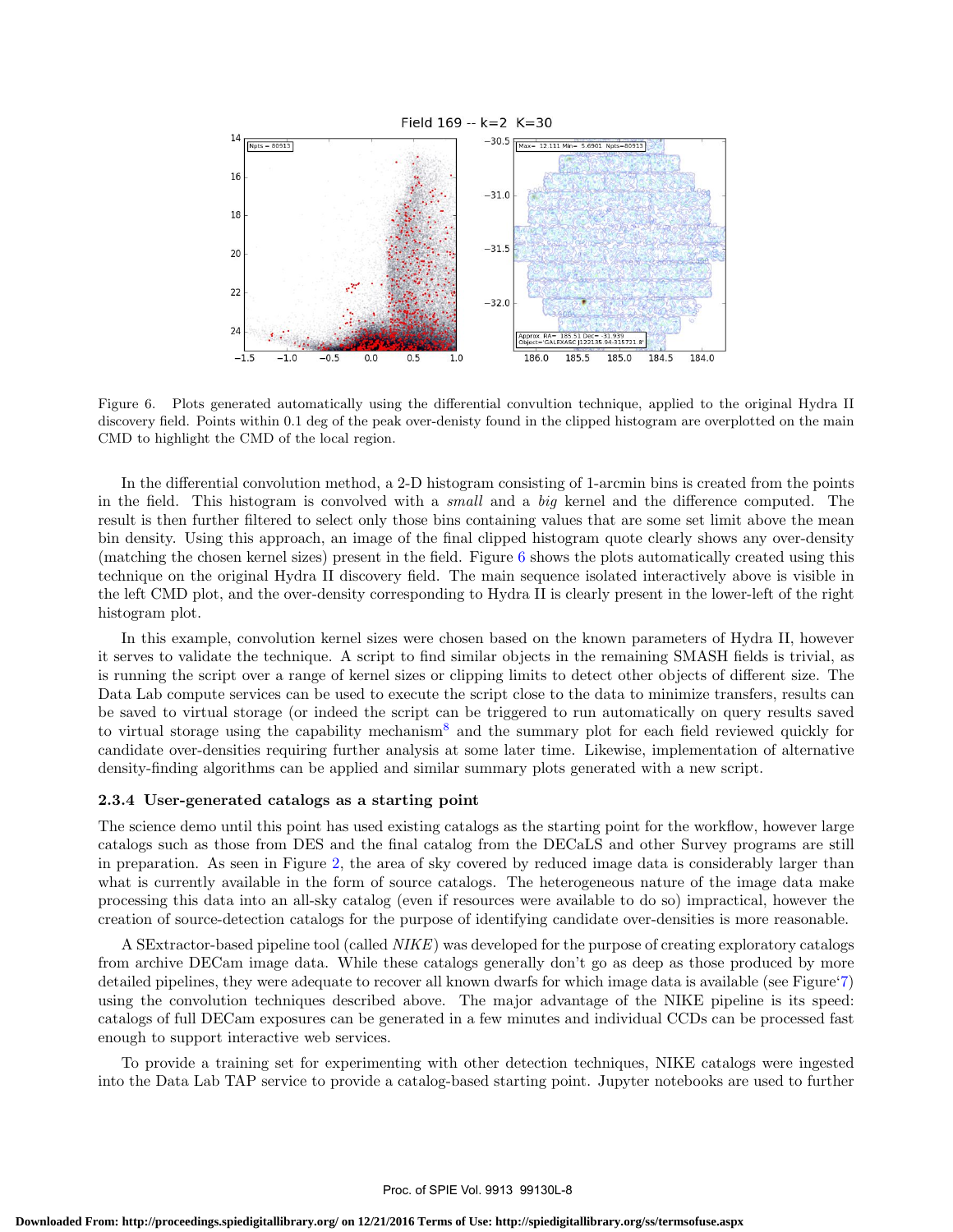

Figure 7. Detection plots for the Horologium I dwarf using catalogs generated by the NIKE pipeline (left) compared with the figure from the discovery paper by Koposov et al  $(2015)$  (right).

explain the convolution technique using real data as well as to execute the pipeline on data selected from the image archive. The combination of notebooks then serves as the basis for a scripted application that could be used to search large areas of the sky not already covered by catalog data.

# 2.4 Rediscovering the Pal-5 Tidal Tails

The dwarf-finding workflow can be applied to detecting other objects in catalog data as well, requiring only a few minor parameter changes to be modified to create a filter matched to a different type of stellar population. As an example, spatial analysis of SDSS photometry by Odenkirchen et al<sup>9</sup> discovered substantial tidal tails in the sparse globular cluster Pal-5 extending symmetrically from the main cluster body. Subsequent analysis further refined the Pal-5 population using a variety of techniques. For our satellite-finding demo, we developed a tool that combines elements of the interactive search technique that allows for interaction between the spatial convolution display (left plot of Figure 8) with zoomed displays of the CMD and the catalog area under the cursor. By selecting larger convolution kernel sizes than are used in the dwarf search (small=40 and big=60 arcsec in this case) we can remove the effects of the nearby Messier 5 globular cluster. Similarly, by selecting a color and magnitude cut from the CMD representative of the Pal-5 population we can isolate stars in the cluster, and by again filtering on points near the mean of the density histogram (as opposed to extrema when dwarf-finding) we can highlight the sparse population of the tidal tail itself (see Fig'8). In all, the tail can be revealed with this type of exploratory analysis by the user in under a minute, considerably less time than was required for the original discovery techniques.

The data shown here are from the DECaLS DR2 catalog which only has multi-band information for the northern tail, future releases of this survey would permit examination of the southern branch of the tail using this same technique. Targeted observations along the extent of the Pal-5 tails exist in the NOAO Science Archive that would allow user-generated catalogs to be created to permit other types of analysis, and this technique could be similarly applied in a search for other low-density populations in the various catalog and image datasets.

# 2.5 Time Series Processing Using Data Lab

The 'Deep Synoptic Survey of the Galactic Bulge' (PI A Saha, NOAO) is a DECam program to derive the stellar population mix of the Bulge using RR Lyrae variables as probes in constructing reddening maps. The data consist of 5 fields observed in ugriz filters over roughly 40 epochs; the resulting catalog will contain information on approximately 30 million objects and is expected to contain some 300,000 variable objects of all types (only about 500 RR Lyrae are predicted). Although the object table is not large, the measurements table will be more than a billion rows and the time-series aspect of the project means the database will be used in ways that differ from other survey products. Specifically, these data will primarily be queried to get time series of individual objects rather than for all objects of a certain class or by sky position.

Spatial indexing combined with clustering of the (PostgreSQL) database table physically locates all rows for an object on the disk to provide fast (i.e. sub-second) access times for an object light curve. Additionally, all light curves within a region of the sky are similarly co-located making a spatial query to retrieve multiple curves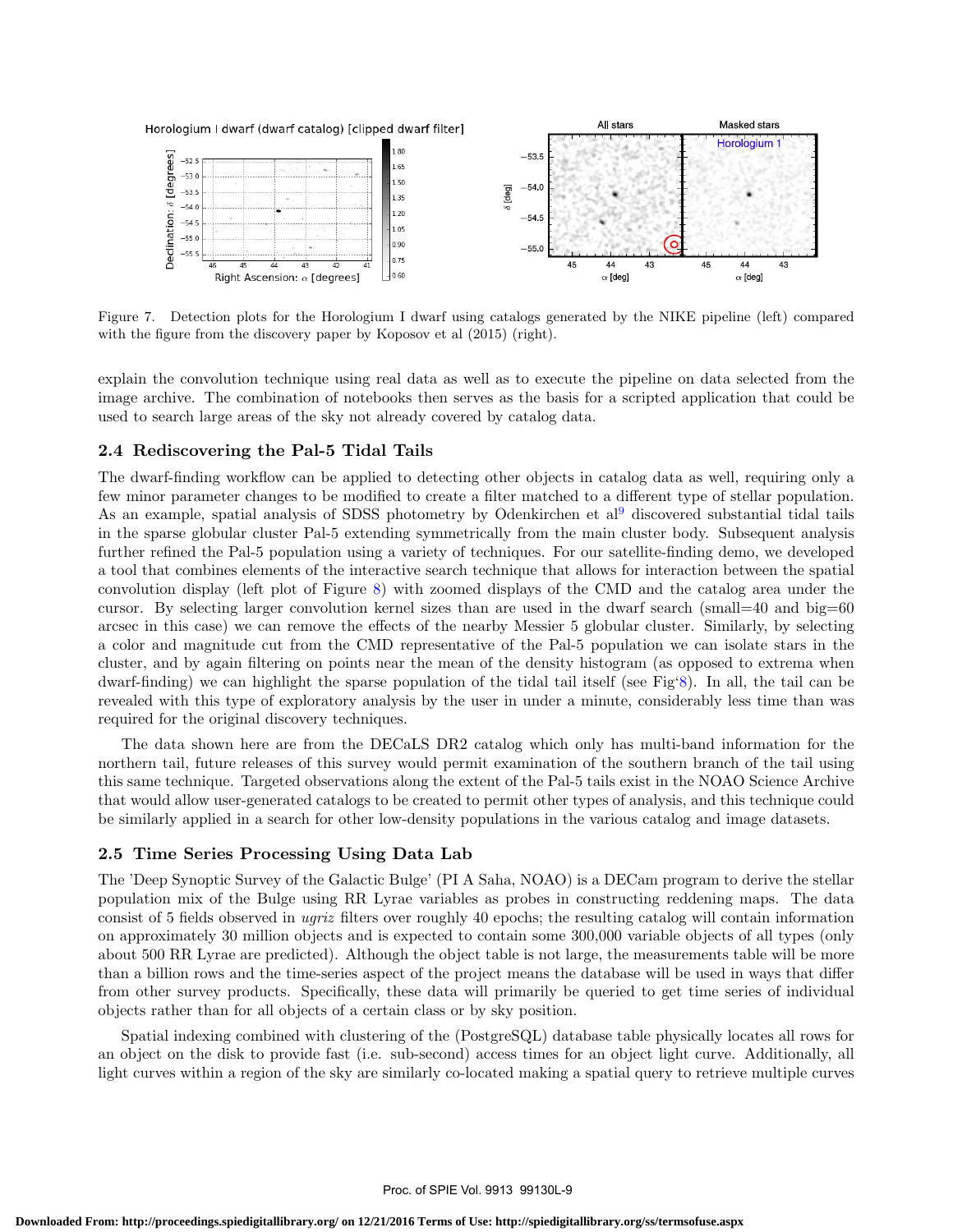

Figure 8. Plots generated automatically using the differential convolution technique, applied to the original Hydra II discovery field. Points within 0.1 deg of the peak over-density found in the clipped histogram are overplotted on the main CMD to highlight the CMD of the local region.

more efficient as well. Figure 9 shows example plots from a light-curve visualization tool we were able to develop to identify variables found in the CMD of candidate dwarf regions. For the Bulge survey dataset, legacy tools developed by the PI were extended to use Data Lab services to provide fast data access to specialized science code running on the user's desktop machine.



Figure 9. Example output of the light-curve demo tool used to quickly browse the more than 300,000 variable objects in the Bulge survey dataset. Individual object IDs may be broadcast from tools such as TOPCAT when exploring plots of outliers in the data table.

While the spatial indexing of time-series data optimizes the query, the time to build the index and cluster the database can be an issue; in our case, 30 hours was required to create the index initially and we've noticed poorer performance when updating the table with new data as it becomes available.

# 3. TECHNOLOGY DEMONSTRATIONS

Aside from the main science demonstrations, a number of targeted technology demonstration have also been developed to guide the implementation of needed functionality in the context of real-world use cases.

#### 3.1 Virtual Storage

The Data Lab Virtual Storage system<sup>8</sup> is critical to making science workflows efficient by providing storage resources close to the data. As a proof of concept we invented a scenario in which a user named Sarah wants to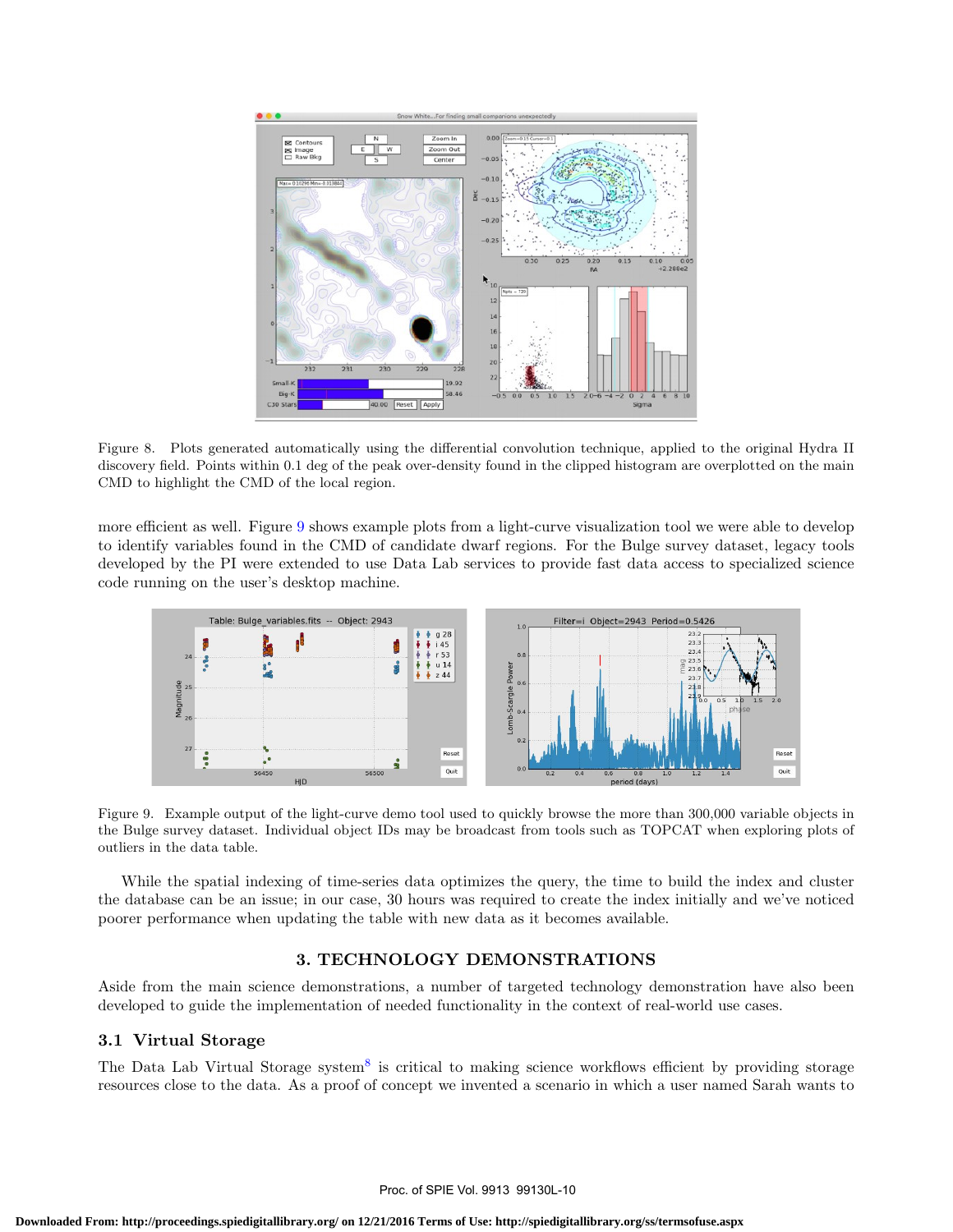see whether data exist in the archive at sufficient depth and resolution to allow her to conduct her experiment on a sample of Late Type Galaxies (LTG). She begins by doing some exploratory analysis of data in the Stripe 82 region before deciding whether a full analysis of all DES data is possible.

Using her Virtual Storage, the steps involved in this demo include:

- Mounting the Data Lab Virtual Storage on Sarah's machine as a local filesystem using FUSE.
- Initialize virtual storage working directories, attaching processing capabilities to each as needed.
- Download and filter a catalog containing known LTGs to obtain positions for sample objects.
- Generate image cutouts around each object for analysis using legacy software.
- Analysis of cutouts using legacy software.

In the demonstration, a sample of 585 LTGs are found to lie within the Stripe 82 region. A cross-match against the NOAO Science Archive holding show that an upper limit of more than 48,000 cutouts from approximately 1200 full DECam exposures are possible (this was severely filtered in the demo for time consideration). The traditional method of downloading the exposures and generating the cutouts locally would have required more than 15 hours of network transfer time, however in this demo we show that the use of Virtual Storage allows cutouts to be generated and used by the Sarah within 15 minutes.

## 3.2 Querying NOAO Catalog Services

The TOPCAT table visualizer is used as a convenient interface to the Data Lab TAP service, however it can be used to access other Data Lab services to query for images and (eventually) spectra, as well as services which support the same protocols at other data centers. Targeted demonstrations of this capability can serve as an introduction to TOPCAT for first-time users.

In addition, the Jupyter notebooks which demonstrate the scripted approach to the main science demo can be used as a basis for exploring the python interface to Data Lab for users interested in incorporating Data Lab services into their existing code base.

# 4. CONCLUSIONS

The explosive growth in data being produced by NOAO wide-field imagers and the large catalogs being produced by survey programs means that traditional methods of retrieving and analyzing data on the desktop are becoming increasingly impractical for many science programs. The NOAO Data Lab will address this problem by providing data access, storage and compute resources close to the data to allow researchers to efficiently carry out experiments over very large datasets. In designing this system, the use of real-world science cases has helped us to refine development priorities in order to deliver an infrastructure which demonstrates a complete science case and which can be expanded prior to public release to provide robust scientific capabilities which scale to support our expected user community.

#### ACKNOWLEDGMENTS

We gratefully acknowledge the many useful comments and suggestions offered by review committees and local NOAO staff. The National Optical Astronomy Observatory (NOAO) is operated by the Association of Universities for Research in Astronomy (AURA) under contract to the National Science Foundation (NSF).

 $\Vert$ http://jupyter.org